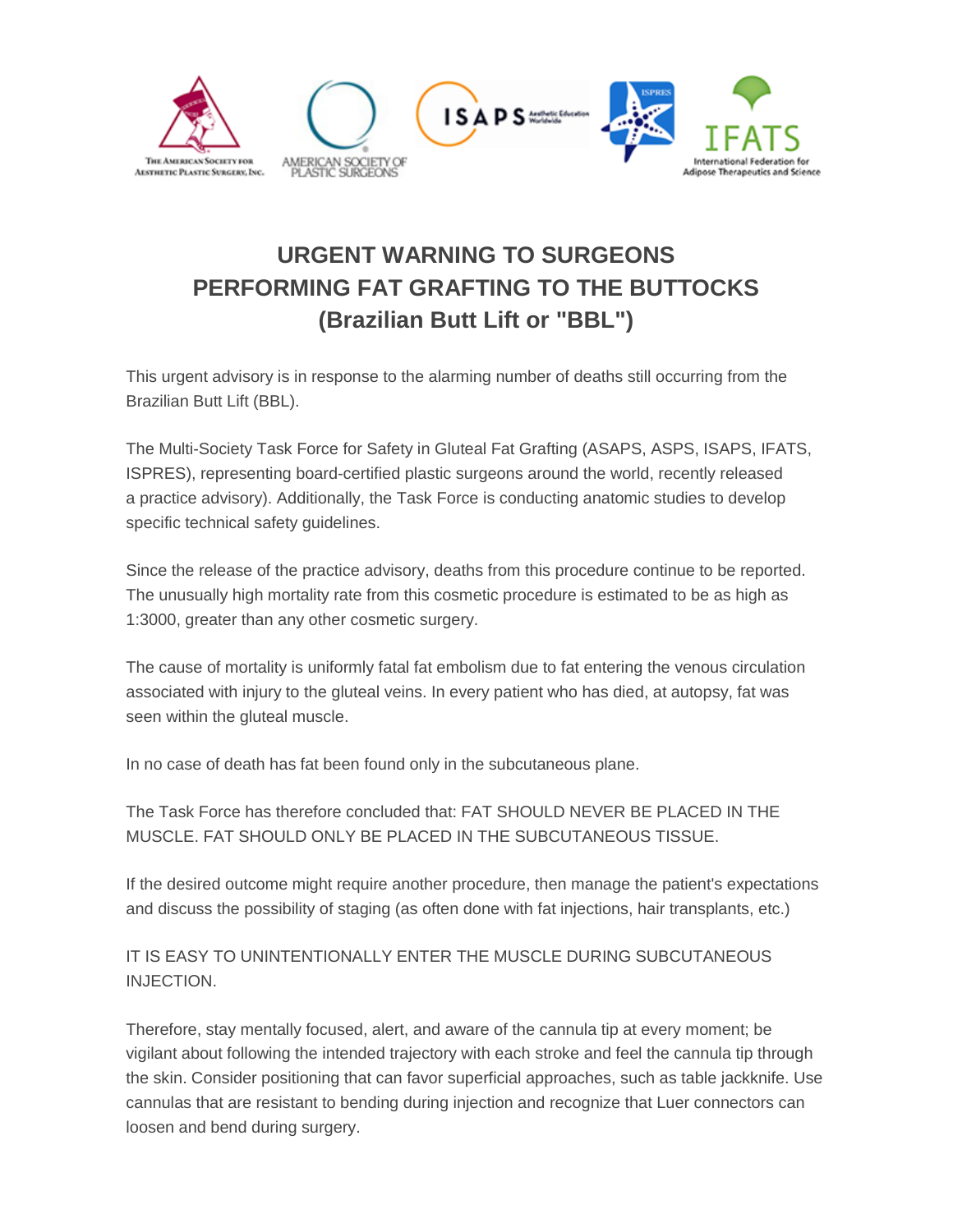The risk of death should be discussed in your informed consent process, along with alternative procedures (such as gluteal implants or autologous flap augmentation).

No published series of BBLs done with intramuscular injections is large enough to demonstrate it can be done without the risk of fat embolism.

The subcutaneous plane has not been linked to pulmonary fat embolism. Until and unless data emerges that intramuscular injections can be done safely, the subcutaneous plane should remain the standard.

Fat injected into the subcutaneous space cannot cross the superficial gluteal fascia and migrate into the muscle; therefore, any intramuscular fat found at autopsy can be concluded to be the result of injection into the muscle.

Surgeons wishing to continue performing this procedure should strictly adhere to these guidelines. The Task Force is actively performing anatomic studies and more specific technical guidelines will be forthcoming. We need to dramatically improve patient safety with this procedure through careful technique, or reconsider whether the procedure should still be offered. Patient safety is the number one goal of board certified plastic surgeons across the globe.

Sincerely,

John Milly Hate J. Peter Rubin James

Dan Mills, MD Gluteal Fat Grafting Task Force co-chair

J. Peter Rubin, MD Gluteal Fat Grafting Task Force co-chair

Renato Saltz, MD Gluteal Fat Grafting Task Force co-chair

Co-Chairs Multi-Society Task Force for Safety in Gluteal Fat Grafting

<sup>\*</sup> The information in this Advisory Statement while setting forth the strong recommendations of the Task Force, should not be considered inclusive of all methods of properly performing buttock augmentation with fat transfer or as a statement of the standard of care or as a mandate to strictly follow the recommendations of the Task Force.

This Advisory Statement is not intended to substitute for the independent professional judgment of the treating plastic surgeon nor for the individual variation among patients.